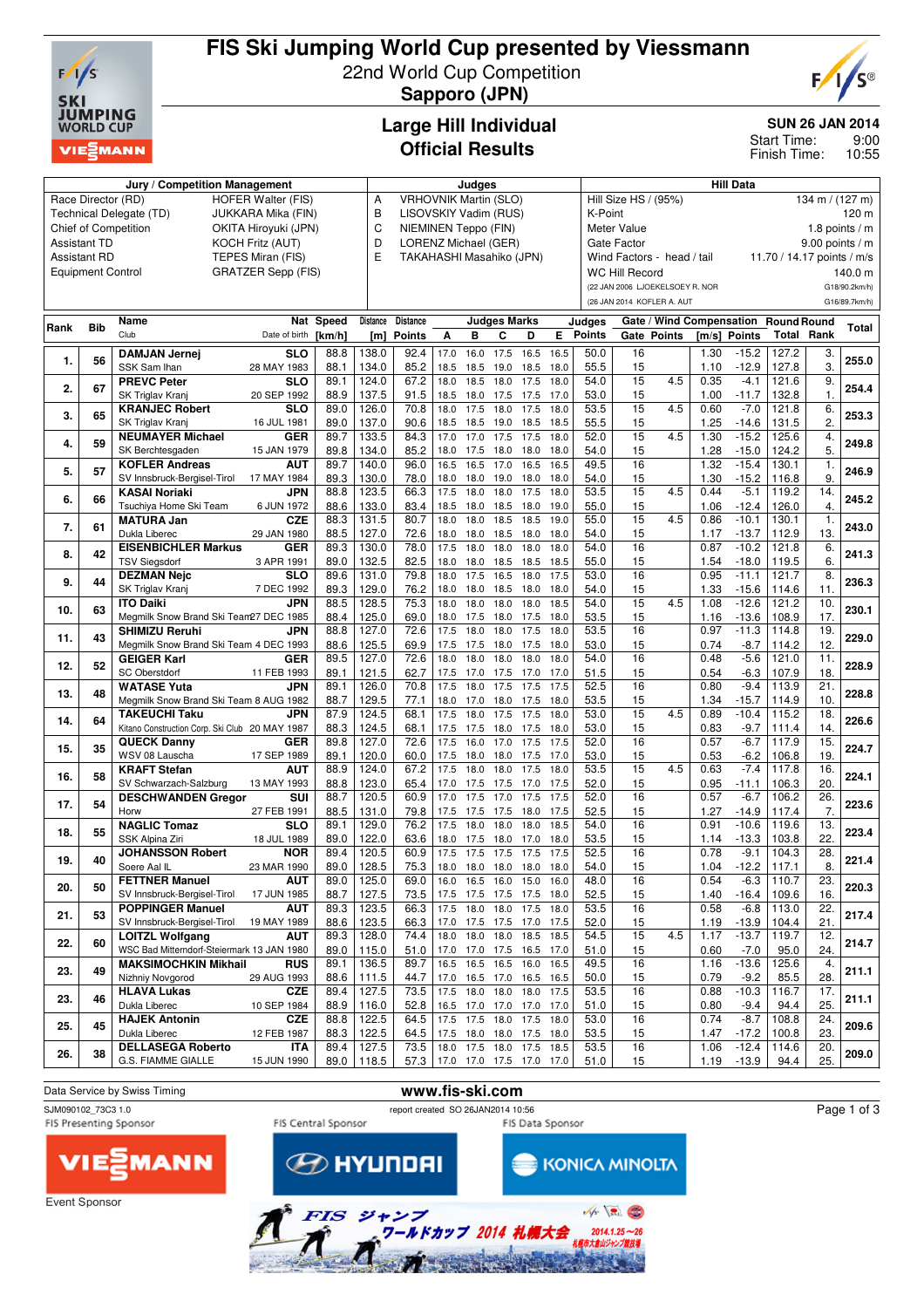

# **FIS Ski Jumping World Cup presented by Viessmann** 22nd World Cup Competition **Sapporo (JPN)**



**Large Hill Individual Official Results**

**SUN 26 JAN 2014**

9:00 10:55 Start Time: Finish Time:

|      |                | Name                                                         |                           | Nat Speed    | <b>Distance</b> | <b>Distance</b> |      |           | <b>Judges Marks</b>         |      |              | Judges        |          |                    |              | Gate / Wind Compensation Round Round |               |            |       |
|------|----------------|--------------------------------------------------------------|---------------------------|--------------|-----------------|-----------------|------|-----------|-----------------------------|------|--------------|---------------|----------|--------------------|--------------|--------------------------------------|---------------|------------|-------|
| Rank | <b>Bib</b>     | Club                                                         | Date of birth [km/h]      |              | [m]             | <b>Points</b>   | A    | в         | C                           | D    | E.           | <b>Points</b> |          | <b>Gate Points</b> |              | [m/s] Points                         | Total         | Rank       | Total |
| 27.  | 41             | <b>BRESADOLA Davide</b>                                      | <b>ITA</b>                | 88.5         | 119.0           | 58.2            | 17.0 | 17.5      | 17.0                        | 17.0 | 17.0         | 51.0          | 16       |                    | 1.17         | $-13.7$                              | 95.5          | 29.        | 205.2 |
|      |                | C.S. Esercito                                                | 10 SEP 1988               | 88.7         | 127.0           | 72.6            |      |           | 18.0 17.5 17.5 17.5 17.5    |      |              | 52.5          | 15       |                    | 1.32         | $-15.4$                              | 109.7         | 15.        |       |
| 28.  | 5              | <b>HULA Stefan</b><br><b>WKS Zakopane</b>                    | <b>POL</b><br>29 SEP 1986 | 88.3<br>88.1 | 122.5<br>119.0  | 64.5<br>58.2    | 17.5 | 17.5      | 17.5<br>17.5 17.0 17.0 17.5 | 17.5 | 17.5<br>17.0 | 52.5<br>51.5  | 16<br>15 |                    | 1.03<br>1.38 | $-12.1$<br>$-16.1$                   | 104.9<br>93.6 | 27.<br>27. | 198.5 |
|      |                | <b>HEISKANEN Sami</b>                                        | FIN                       | 88.9         | 124.0           | 67.2            | 18.0 | 17.5      | 18.0                        | 17.0 | 18.0         | 53.5          | 16       |                    | 1.20         | $-14.0$                              | 106.7         | 25.        |       |
| 29.  | 34             | Puijon Hiihtoseura                                           | 14 OCT 1991               | 88.3         | 110.5           | 42.9            |      | 16.5 16.5 | 16.0                        | 16.5 | 17.0         | 49.5          | 15       |                    | 1.43         | $-16.7$                              | 75.7          | 30.        | 182.4 |
| 30.  | 12             | <b>MIETUS Krzysztof</b>                                      | <b>POL</b>                | 88.4         | 118.0           | 56.4            | 17.0 | 17.5      | 17.5                        | 17.0 | 17.0         | 51.5          | 16       |                    | 1.12         | $-13.1$                              | 94.8          | 30.        | 172.4 |
|      |                | AZS ZAKOPANE                                                 | 8 MAR 1991                | 88.2         | 108.5           | 39.3            |      |           | 16.5 17.0 16.5 16.5 17.5    |      |              | 50.0          | 15       |                    | 1.00         | $-11.7$                              | 77.6          | 29.        |       |
|      |                | not qualified for final round                                |                           |              |                 |                 |      |           |                             |      |              |               |          |                    |              |                                      |               |            |       |
|      |                | <b>TEPES Jurij</b>                                           | <b>SLO</b>                | 89.2         | 112.5           | 46.5            |      |           | 17.0 16.5 16.5 16.5         |      | 17.0         | 50.0          | 15       | 4.5                | 0.68         | $-8.0$                               | 93.0          | 31.        |       |
| 31.  | 62             | SD Dolomiti                                                  | 14 FEB 1989               |              |                 |                 |      |           |                             |      |              |               |          |                    |              |                                      |               |            | 93.0  |
| 32.  | $\mathbf{1}$   | <b>ITO Kenshiro</b>                                          | <b>JPN</b>                | 88.9         | 115.0           | 51.0            |      | 16.5 17.0 | 17.0                        | 17.0 | 17.0         | 51.0          | 16       |                    | 0.82         | $-9.6$                               | 92.4          | 32.        | 92.4  |
|      |                | Megmilk Snow Brand Ski Team 8 JAN 1990                       |                           |              |                 |                 |      |           |                             |      |              |               |          |                    |              |                                      |               |            |       |
| 33.  | 10             | <b>EGLOFF Pascal</b><br>Grabserberg                          | SUI<br>8 AUG 1992         | 89.2         | 115.0           | 51.0            |      |           | 16.5 17.0 17.0 17.0         |      | 17.5         | 51.0          | 16       |                    | 0.88         | $-10.3$                              | 91.7          | 33.        | 91.7  |
|      |                | <b>HRGOTA Robert</b>                                         | <b>SLO</b>                | 89.7         | 113.0           | 47.4            |      |           | 16.5 15.5 15.5 16.0         |      | 17.0         | 48.0          | 16       |                    | 0.37         | $-4.3$                               | 91.1          | 34.        |       |
| 34.  | 36             | <b>SSK Velenje</b>                                           | 2 AUG 1988                |              |                 |                 |      |           |                             |      |              |               |          |                    |              |                                      |               |            | 91.1  |
| 34.  | $\overline{7}$ | <b>SWENSEN Vegard</b>                                        | <b>NOR</b>                | 89.7         | 115.5           | 51.9            |      |           | 17.5 17.5 17.5 17.0         |      | 17.5         | 52.5          | 16       |                    | 1.14         | $-13.3$                              | 91.1          | 34.        | 91.1  |
|      |                | Asker Skiklubb                                               | 22 OCT 1986               |              |                 |                 |      |           |                             |      |              |               |          |                    |              |                                      |               |            |       |
| 36.  | 24             | <b>HAUER Joachim</b><br><b>Bekkelaget SK</b>                 | NOR                       | 88.1         | 115.0           | 51.0            | 17.0 | 17.0      | 16.5                        | 16.5 | 17.5         | 50.5          | 16       |                    | 1.04         | $-12.2$                              | 89.3          | 36.        | 89.3  |
|      |                | <b>INGVALDSEN Ole Marius</b>                                 | 2 FEB 1991<br><b>NOR</b>  | 88.3         | 110.5           | 42.9            |      |           | 17.0 16.5 16.5 16.5         |      | 17.0         | 50.0          | 16       |                    | 0.40         | $-4.7$                               | 88.2          | 37.        |       |
| 37.  | 51             | Steinkjer Skiklubb                                           | 2 OCT 1985                |              |                 |                 |      |           |                             |      |              |               |          |                    |              |                                      |               |            | 88.2  |
| 38.  | 6              | <b>POLYCHRONIDIS Nico</b>                                    | <b>GRE</b>                | 89.2         | 113.5           | 48.3            |      |           | 16.5 16.5 16.5 16.5 17.0    |      |              | 49.5          | 16       |                    | 0.84         | $-9.8$                               | 88.0          | 38.        | 88.0  |
|      |                | <b>SC Oberstdorf</b>                                         | 8 NOV 1989                |              |                 |                 |      |           |                             |      |              |               |          |                    |              |                                      |               |            |       |
| 39.  | 37             | <b>KOCH Martin</b><br>SV Villach-Kaernten                    | AUT                       | 89.7         | 110.5           | 42.9            |      |           | 16.5 16.5 16.5 16.5 17.0    |      |              | 49.5          | 16       |                    | 0.46         | $-5.4$                               | 87.0          | 39.        | 87.0  |
|      |                | <b>LAMY CHAPPUIS Ronan</b>                                   | 22 JAN 1982<br>FRA        | 89.1         | 110.5           | 42.9            |      |           | 16.5 16.5 16.5 16.5 17.5    |      |              | 49.5          | 16       |                    | 0.54         | $-6.3$                               | 86.1          | 40.        |       |
| 40.  | 47             | Bois D'amont                                                 | 10 SEP 1993               |              |                 |                 |      |           |                             |      |              |               |          |                    |              |                                      |               |            | 86.1  |
| 41.  | 28             | <b>KOZISEK Cestmir</b>                                       | CZE                       | 89.1         | 111.5           | 44.7            |      |           | 17.0 16.5 16.5 16.5 17.5    |      |              | 50.0          | 16       |                    | 0.74         | $-8.7$                               | 86.0          | 41.        | 86.0  |
|      |                | LSK Lomnice nad Popelkou                                     | 9 NOV 1991                |              |                 |                 |      |           |                             |      |              |               |          |                    |              |                                      |               |            |       |
| 42.  | 30             | <b>GRIMSRUD Simen Key</b>                                    | NOR                       | 88.8         | 114.5           | 50.1            |      |           | 16.5 16.5 17.0 16.5         |      | 16.5         | 49.5          | 16       |                    | 1.20         | $-14.0$                              | 85.6          | 42.        | 85.6  |
|      |                | Asker Skiklubb<br><b>STJERNEN Andreas</b>                    | 22 MAR 1992<br><b>NOR</b> | 89.4         | 115.0           | 51.0            |      |           | 16.5 16.5 16.0 16.5 17.0    |      |              | 49.5          | 16       |                    | 1.28         | $-15.0$                              | 85.5          | 43.        |       |
| 43.  | 27             | Sprova IL                                                    | 30 JUL 1988               |              |                 |                 |      |           |                             |      |              |               |          |                    |              |                                      |               |            | 85.5  |
| 44.  | 23             | <b>PASCHKE Pius</b>                                          | <b>GER</b>                | 88.9         | 110.5           | 42.9            |      |           | 17.0 16.5 17.0 16.5 17.5    |      |              | 50.5          | 16       |                    | 0.70         | $-8.2$                               | 85.2          | 44.        | 85.2  |
|      |                | WSV Kiefersfelden                                            | 20 MAY 1990               |              |                 |                 |      |           |                             |      |              |               |          |                    |              |                                      |               |            |       |
| 45.  | 22             | <b>TOROK Eduard</b>                                          | ROU                       | 88.9         | 113.0           | 47.4            |      |           | 16.5 16.5 17.0 16.0         |      | 16.5         | 49.5          | 16       |                    | 1.03         | $-12.1$                              | 84.8          | 45.        | 84.8  |
|      |                | <b>CSS Dinamo Rasnov</b><br><b>ROENSEN Atle Pedersen</b>     | 2 MAY 1997<br><b>NOR</b>  | 89.1         | 111.0           | 43.8            |      |           | 16.5 16.5 17.0 16.0         |      | 16.0         | 49.0          | 16       |                    | 0.69         | $-8.1$                               | 84.7          | 46.        |       |
| 46.  | 11             | Eidsvoll IF                                                  | 13 AUG 1988               |              |                 |                 |      |           |                             |      |              |               |          |                    |              |                                      |               |            | 84.7  |
| 47.  | 39             | <b>DESCOMBES SEVOIE Vincent</b>                              | FRA                       | 88.6         | 112.5           | 46.5            |      |           | 16.5 16.5 16.0 16.0         |      | 17.0         | 49.0          | 16       |                    | 0.99         | $-11.6$                              | 83.9          | 47.        | 83.9  |
|      |                | Club des sports Chamonix                                     | 9 JAN 1984                |              |                 |                 |      |           |                             |      |              |               |          |                    |              |                                      |               |            |       |
| 48.  | 3              | <b>OKABE Takanobu</b>                                        | <b>JPN</b>                | 87.9         | 112.0           | 45.6            |      |           | 17.0 17.0 17.5 16.5 17.5    |      |              | 51.5          | 16       |                    | 1.16         | $-13.6$                              | 83.5          | 48.        | 83.5  |
|      |                | Megmilk Snow Brand Ski Team26 OCT 1970<br>PITEA Sorin Iulian | <b>ROU</b>                | 88.6         | 110.0           | 42.0            |      |           | 16.5 16.5 16.5 15.5 17.0    |      |              | 49.5          | 16       |                    | 0.71         | $-8.3$                               | 83.2          | 49.        |       |
| 49.  | 15             | CSS Dinamo Rasnov                                            | 7 SEP 1997                |              |                 |                 |      |           |                             |      |              |               |          |                    |              |                                      |               |            | 83.2  |
| 50.  | 33             | <b>TOCHIMOTO Shohei</b>                                      | JPN                       | 87.8         | 108.5           | 39.3            |      |           | 16.5 16.5 16.0 16.0 17.5    |      |              | 49.0          | 16       |                    | 0.49         | $-5.7$                               | 82.6          | 50.        | 82.6  |
|      |                | Megmilk Snow Brand Ski Team21 DEC 1989                       |                           |              |                 |                 |      |           |                             |      |              |               |          |                    |              |                                      |               |            |       |
| 51.  | 13             | <b>GLASDER Michael</b>                                       | <b>USA</b>                | 89.5         | 109.5           | 41.1            |      |           | 17.0 17.0 16.5 16.5 17.0    |      |              | 50.5          | 16       |                    | 0.78         | $-9.1$                               | 82.5          | 51.        | 82.5  |
|      |                | Norge Ski Club<br><b>SARDYKO Alexander</b>                   | 27 MAR 1989<br><b>RUS</b> | 88.9         | 110.0           | 42.0            |      |           | 16.5 16.0 16.0 16.0 16.5    |      |              | 48.5          | 16       |                    | 0.69         | $-8.1$                               | 82.4          | 52.        |       |
| 52.  | 21             | Dinamo N.Novgorod-Krasnoyarsk 8 MAY 1990                     |                           |              |                 |                 |      |           |                             |      |              |               |          |                    |              |                                      |               |            | 82.4  |
|      | 9              | <b>SAMMELSELG Siim-Tanel</b>                                 | EST                       | 89.2         | 110.0           | 42.0            |      |           | 16.0 16.0 16.0 16.0 16.5    |      |              | 48.0          | 16       |                    | 0.82         | $-9.6$                               | 80.4          | 53.        |       |
| 53.  |                | Nomme Sportclub, Lahden Hiihtoseur 18 MAY 1993               |                           |              |                 |                 |      |           |                             |      |              |               |          |                    |              |                                      |               |            | 80.4  |
| 54.  | 32             | <b>TAKAHASHI Daito</b>                                       | JPN                       | 89.0         | 107.0           | 36.6            |      |           | 17.0 16.5 16.5 16.5 17.0    |      |              | 50.0          | 16       |                    | 0.57         | $-6.7$                               | 79.9          | 54.        | 79.9  |
|      |                | Tsuchiya Home Ski Team<br><b>HOSOYAMA Shusaku</b>            | 16 DEC 1980<br>JPN        | 88.7         | 111.5           | 44.7            |      |           | 16.5 16.5 16.5 16.5 16.5    |      |              | 49.5          | 16       |                    | 1.22         | $-14.3$                              | 79.9          | 54.        |       |
| 54.  | $\overline{2}$ | Megmilk Snow Brand Ski Team 20 JUL 1984                      |                           |              |                 |                 |      |           |                             |      |              |               |          |                    |              |                                      |               |            | 79.9  |
| 56.  | 20             | <b>GRIGOLI Marco</b>                                         | SUI                       | 89.0         | 109.5           | 41.1            |      |           | 16.5 15.5 15.5 15.5 17.0    |      |              | 47.5          | 16       |                    |              | $0.86 - 10.1$                        | 78.5          | 56.        | 78.5  |
|      |                | Alpina St. Moritz                                            | 27 APR 1991               |              |                 |                 |      |           |                             |      |              |               |          |                    |              |                                      |               |            |       |



KONICA MINOLTA

SJM090102\_73C3 1.0<br>FIS Presenting Sponsor FIS Central Sponsor FIS Central Sponsor FIS Presenting Sponsor FIS Data Sponsor

 $\circled{{\mathcal P}}$  hyundai

Page 2 of 3



Event Sponsor